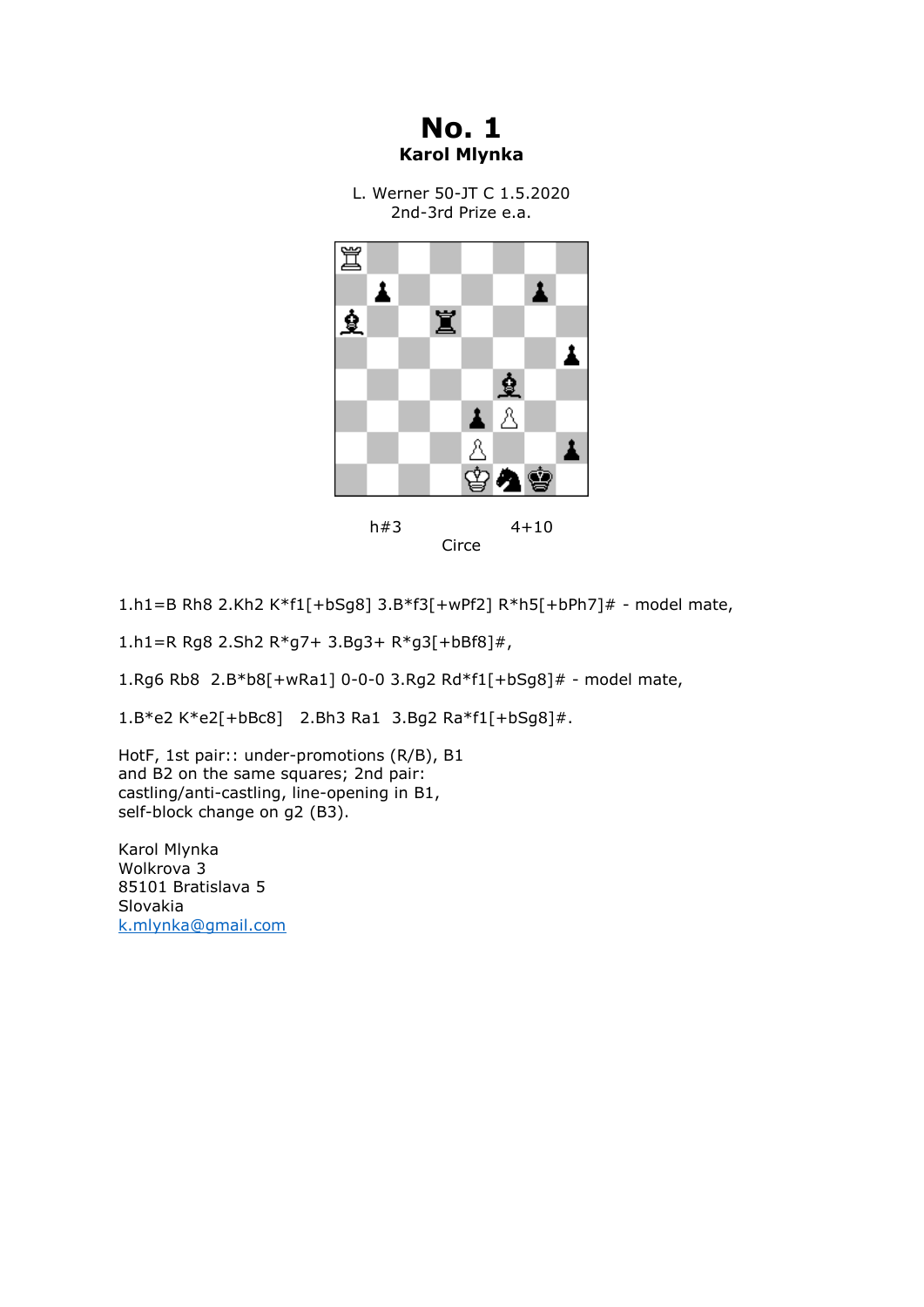**No. 2 Karol Mlynka**

1598 Julia`s Fairies 05.04.2021 7th Commendation



 $hs=2$  0+1+2 b) a1=>a2 c) Ph6->c6 & CirceParrain Royal Locust a7 Neutral Chameleon Ph6 Neutral Pg6 Haaner Chess

a) 1...g5 2.gxh6 h5= 1...h5 2.hxg6 g5= 1.g7 h5 2.g8=nL h4= 1.h7 g5 2.h8=ncL g4=

b) 1.g8=nL h5 2.h6 rLxg8→h8= 1.h8=ncQ+ ncQf8=ncS 2.gxf8=nL rLxf8→g8=

c) 1.c7 rLxc7→d7 2.g7 (+ncPc8=ncL)+ rLxg7→h7= 1.g7 rLxg7→h7 2.c7 (+nPg8=nL) rLxc7→b7=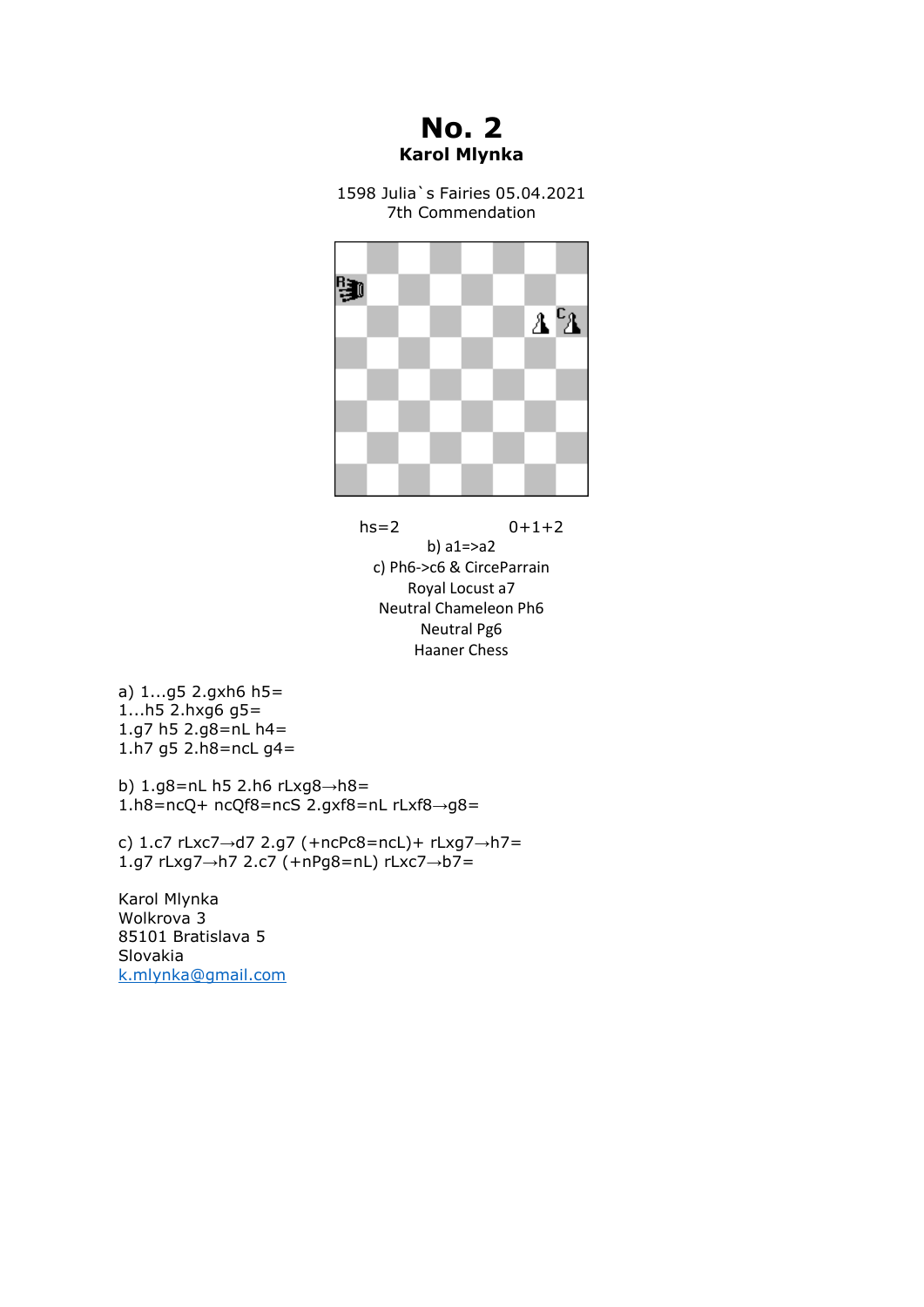## **No. 3 Karol Mlynka**







a) 1.Kd6-e5 SEb7-e4+ 2.Ke5\*e4-e1 Ka5-a4 [+bSEe3] 3.SEe2\*e3-b6 Ka4-a3[+bSEe2] #

b) 1.Kd6-e5 Ka5\*a4-a5 2.Ke5-d4 SEb7-e4+ 3.SEe2\*e4-b7 Ka5-a4[+bSEe3] #

Chameleon-echo model-mates.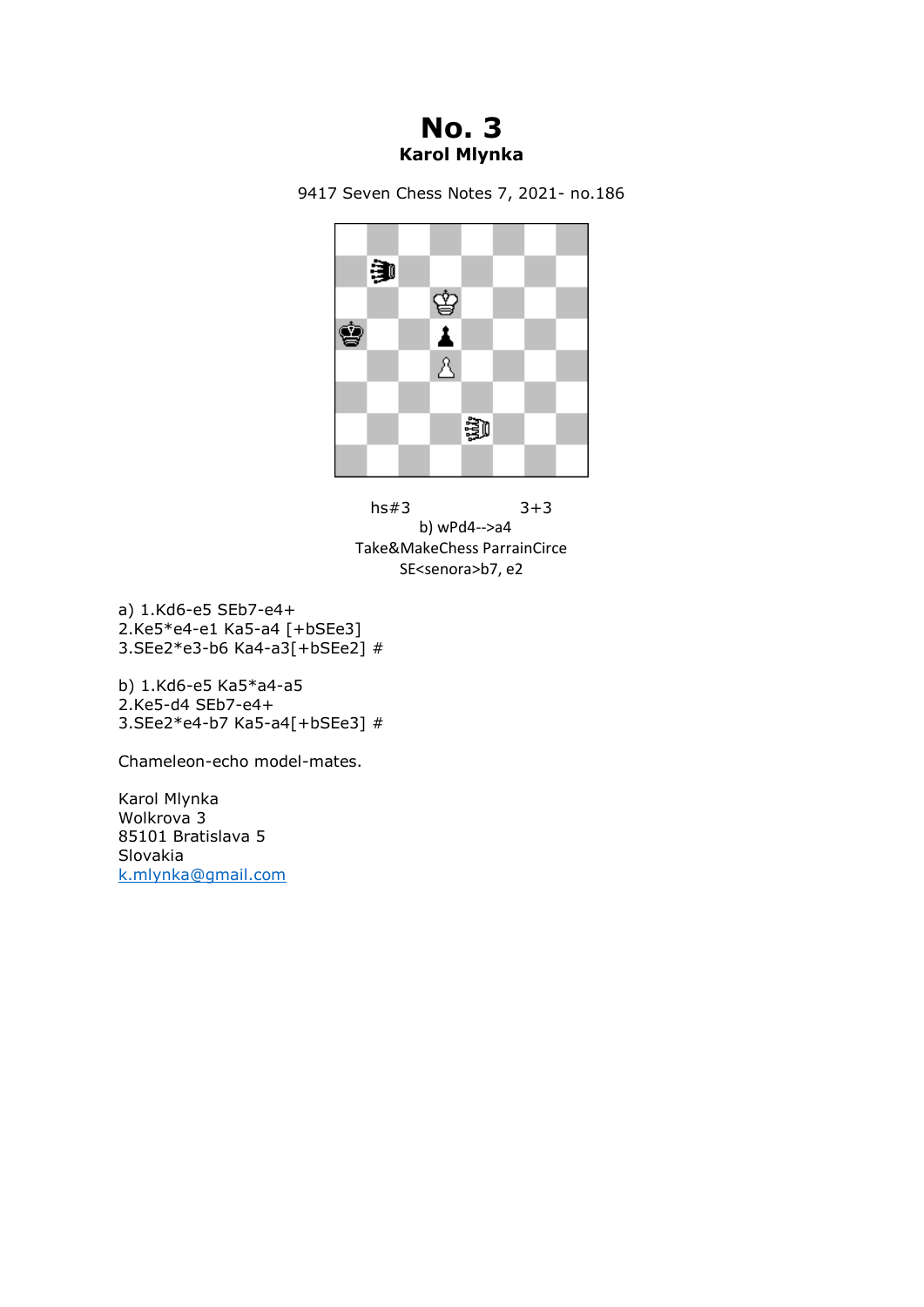**No. 4 Karol Mlynka**

8th FIDE WCC C 15.05.2020 3rd Commendation



 $h#2$  2+3 SymmetryCirce

1.0-0 Qd1-d2! 2.c3\*d2[+wQe7] Qe7-g7 # 1.Rh8-h1 Qd1\*h1[+bRa8] 2.0-0-0 Qh1-b7 #

Castlings, sacrifices,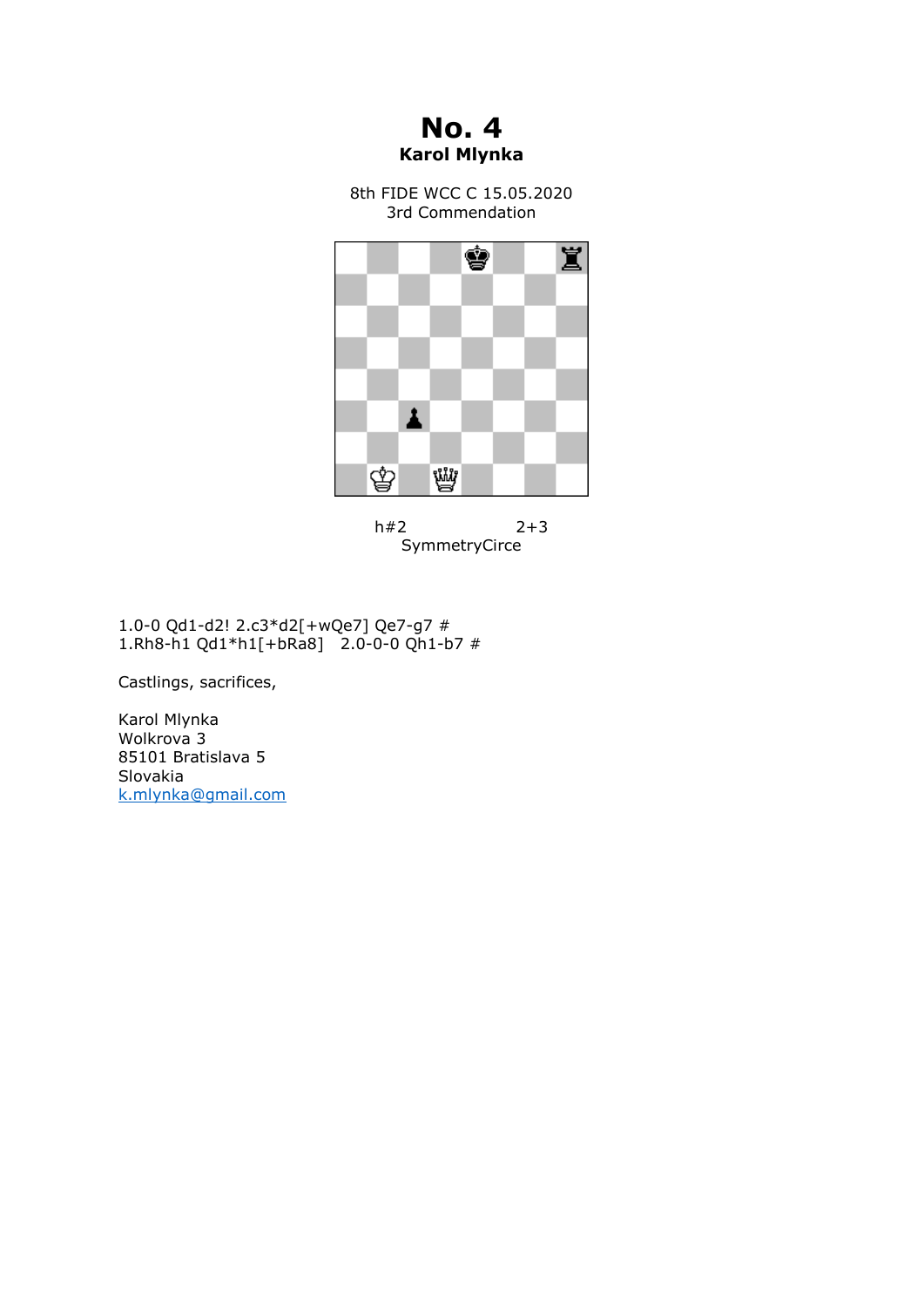

M. Mishko-MT C 1.1.2020 4th Commendation





1.Rd1+ Kc2 2.Rd4 Sc1 3.Ka2 b3# 1.Rb2 b3 2.R\*a2 Ra3 3.R\*h2 b2#;

Echoed P-mates.